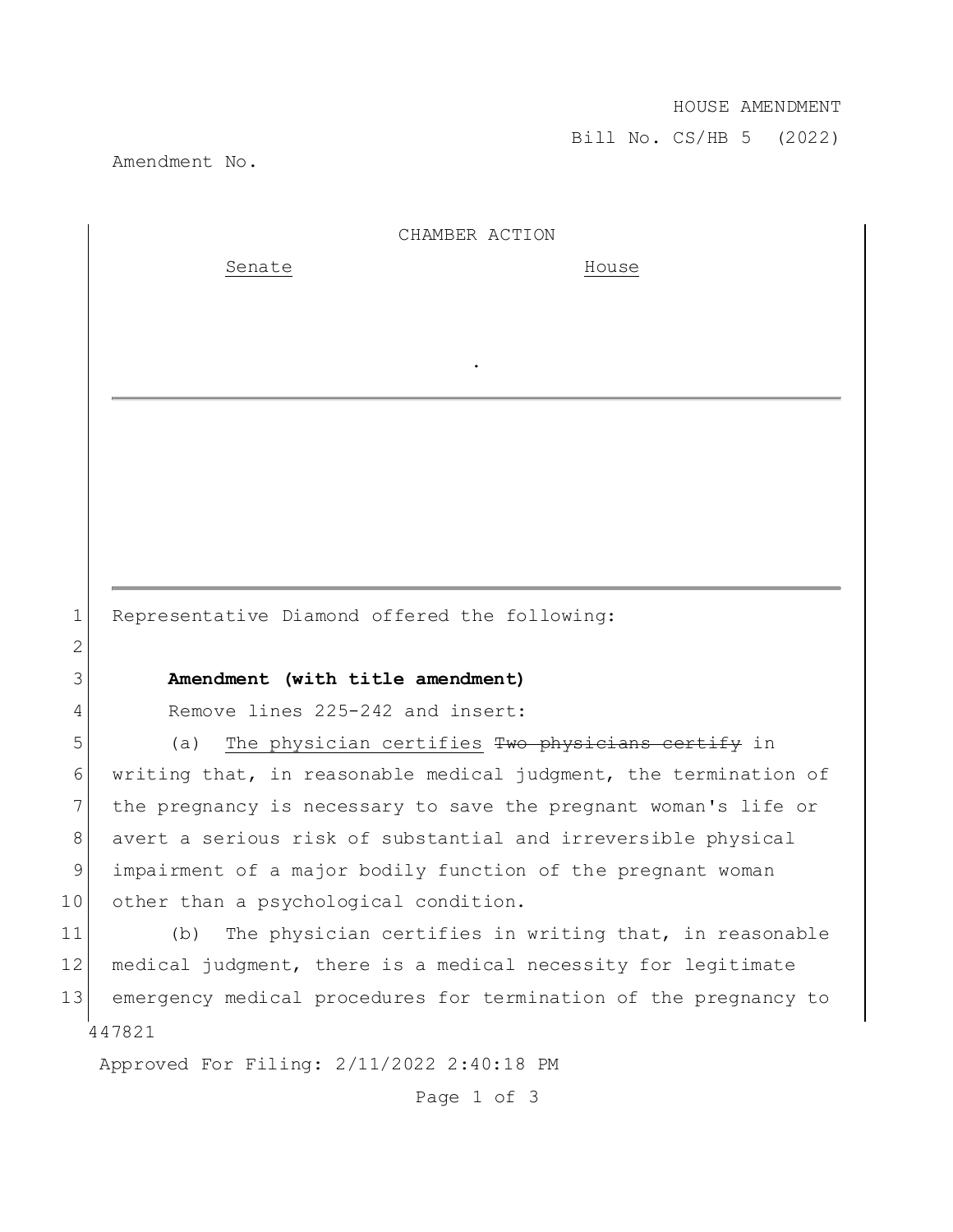## HOUSE AMENDMENT

Bill No. CS/HB 5 (2022)

Amendment No.

447821 Approved For Filing: 2/11/2022 2:40:18 PM 14 save the pregnant woman's life or avert a serious risk of 15 imminent substantial and irreversible physical impairment of a 16 major bodily function of the pregnant woman other than a 17 psychological condition, and another physician is not available 18 for consultation. 19 (c) The fetus has not achieved viability under s. 20 390.01112 and the physician certifies in writing that, in 21 reasonable medical judgement, the fetus has a fatal fetal 22 abnormality. 23 Section 5. Subsection (1) of s. 390.01112, Florida 24 Statutes, is amended to read: 25 390.01112 Termination of pregnancies during viability.-26 (1) A physician may not perform a No termination of 27 pregnancy shall be performed on any human being if the physician 28 determines that, in reasonable medical judgment, the fetus has 29 achieved viability, unless: 30 (a) The physician certifies Two physicians certify in 31 writing that, in reasonable medical judgment, the termination of 32 the pregnancy is necessary to save the pregnant woman's life or 33 avert a serious risk of substantial and irreversible physical 34 impairment of a major bodily function of the pregnant woman 35 other than a psychological condition; or 36 (b) The physician certifies in writing that, in reasonable 37 medical judgment, there is a medical necessity for legitimate 38 emergency medical procedures for termination of the pregnancy to

Page 2 of 3